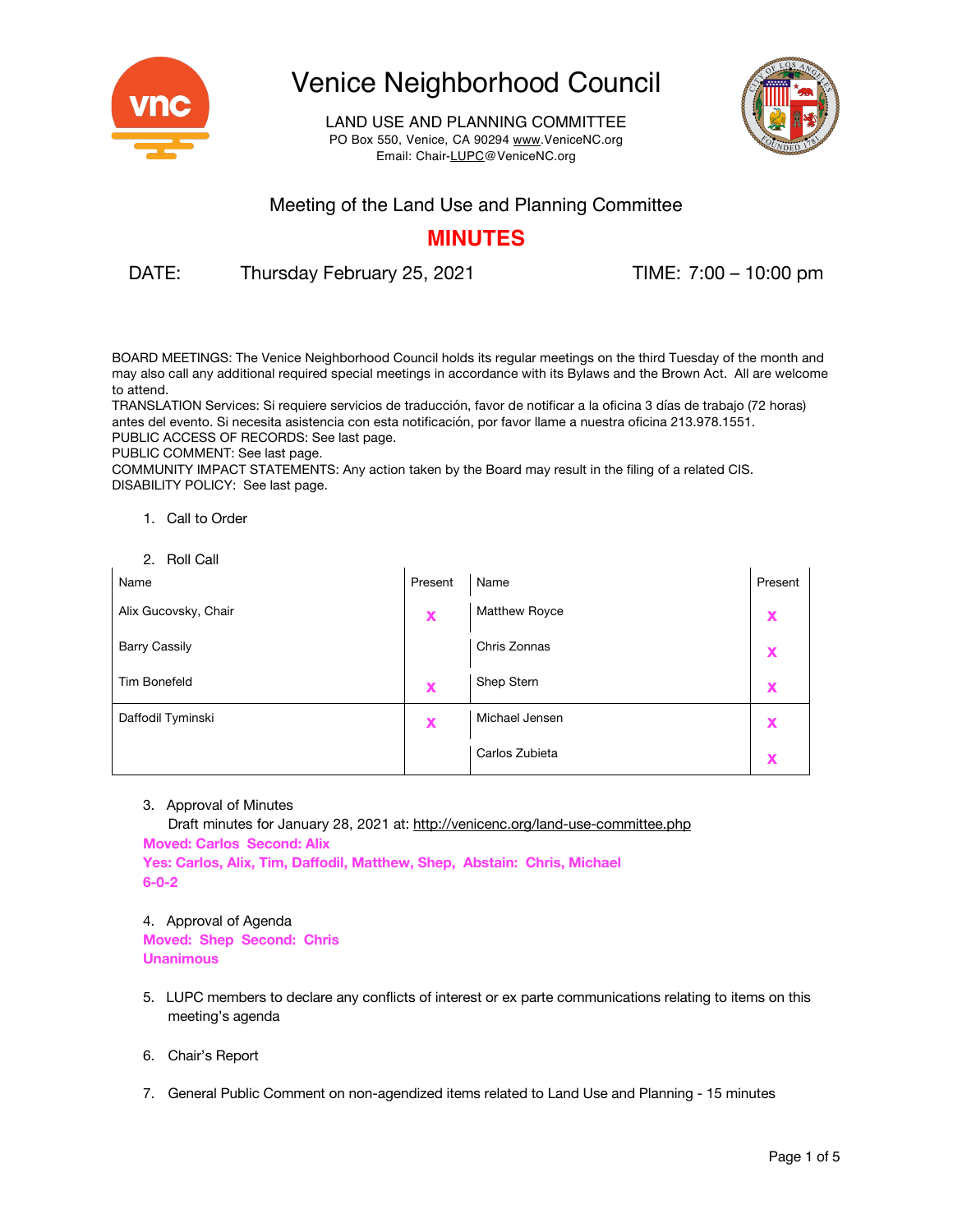LAND USE AND PLANNING COMMITTEE PO Box 550, Venice, CA 90294 www.VeniceNC.org Email: Chair-LUPC@VeniceNC.org

#### 8. VCHC REES DAVIDSON COMMUNITY

WHEREAS the Reese-Davidson Community is a proposed supportive and affordable housing development on 2.65 acres of open space on Grand Canal, approximately one block from Venice Beach and the southern entrance to the Venice Boardwalk;

WHEREAS the Reese-Davidson Community will comprise 140 units, in addition to retail space, a restaurant, community center, roof decks, an observation tower and parking;

WHEREAS Venice Beach, the Venice Boardwalk and the Historic Venice Canals are of incalculable value to Venice and the entire City of Los Angeles;

WHEREAS the Reese-Davidson Community commenced the City approval process on January 13, 2021 with a hearing before the Deputy Advisory Agency of the Los Angeles Planning Department;

WHEREAS the developers of the proposed Reese-Davidson Community—the Hollywood Community Housing Corporation and the Venice Community Housing Corporation—have sought a complete exemption from environmental review for the project;

WHEREAS neither of the developers presented project plans to the Venice Neighborhood Council or any of its committees prior to filing the application and entitlement requests for the Reese-Davidson Community with the City Planning Department;

WHEREAS the Reese-Davidson Community is one of more than a dozen new and pending homeless housing and shelter projects in Venice;

WHEREAS the community group Venice Vision has gathered extensive information regarding the Reese-Davidson Community through public records requests and other means over a period of four years;

WHEREAS Venice Vision made an edifying presentation regarding the Reese-Davidson Community at the February 25, 2021 meeting of the Land Use and Planning Committee ("LUPC") of the Venice Neighborhood Council;

BE IT THEREFORE RESOLVED that the LUPC recommends that Venice Vision be placed on the agenda of the next meeting of the Board of the Venice Neighborhood Council for a 20 minute presentation on the Reese-Davidson Community, including the cost, design, construction and potential impacts of the project.

**Moved: Alix Second: Shep** Yes: Alix, Shep, Michael, Chris, Tim, Matt Abstain: Carlos Recused: Daffodil **6-0-1**

9. Oppose SB 9; support CF 21-0002-S18 Proposed by Chris Spitz/WRAC LUPC on January 18, 2021 Formally adopted by WRAC in February 2021 Passed by:

- Bel Air-Beverly Crest Neighborhood Council (modified version)
- **Brentwood Community Council**
- Mar Vista Community Council (modified version)
- Neighborhood Council of Westchester/Playa
- Pacific Palisades Community Council (modified version)
- West LA-Sawtelle Neighborhood Council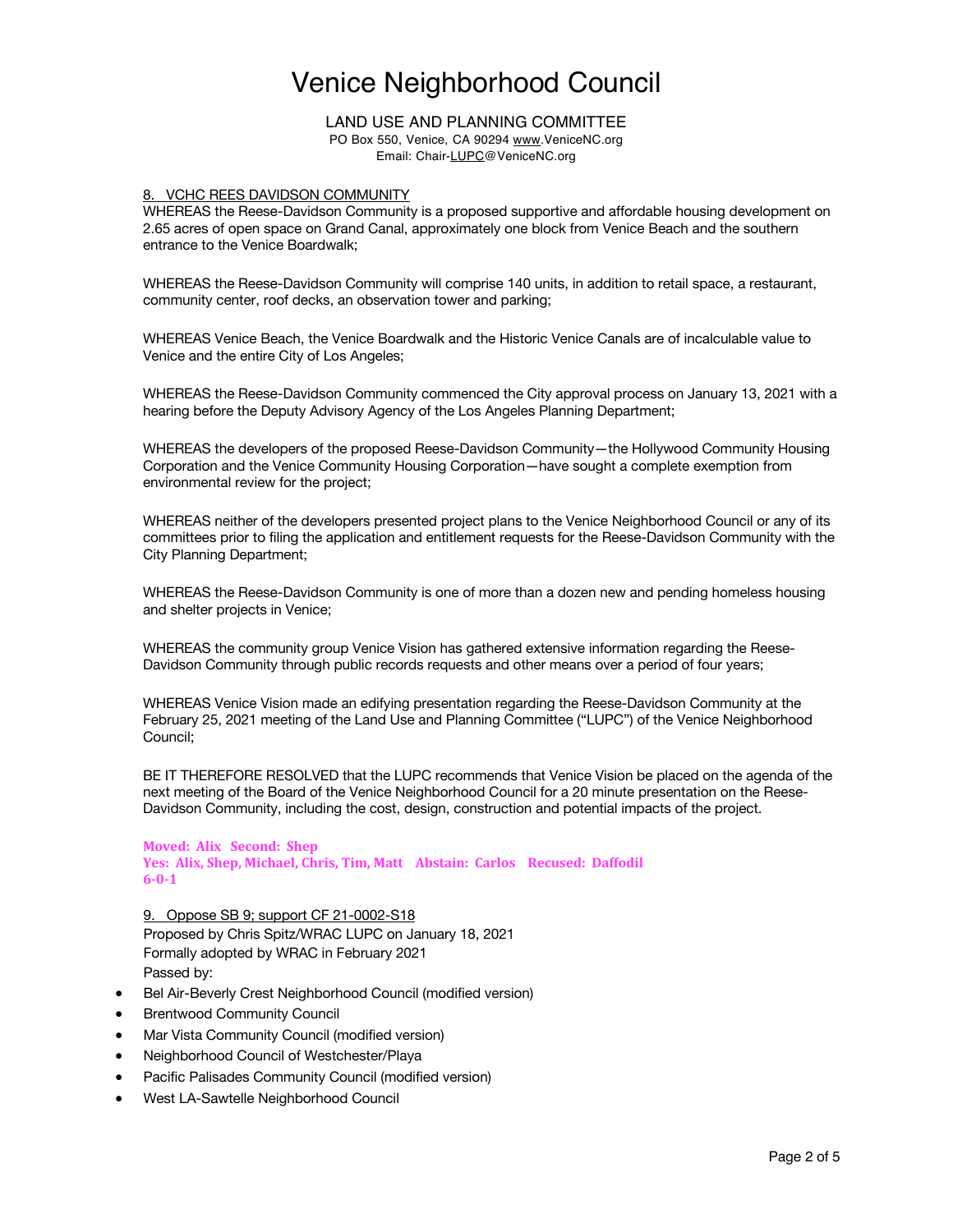### LAND USE AND PLANNING COMMITTEE

PO Box 550, Venice, CA 90294 www.VeniceNC.org Email: Chair-LUPC@VeniceNC.org

- Westside Neighborhood Council (modified version)
- Westwood Neighborhood Council

### Motion--Refers to City Council file 21-0002-S18

Whereas, Senate Bill 9 violates the California Coastal Act (Public Resources Code §§30000 et seq.) by failing to exempt parcels within the Coastal zone, by purporting to eliminate hearings for Coastal Development Permits, and by requiring by-right/expedited approval of all projects permitted under the bill, including projects within the Coastal zone which otherwise require discretionary review, including hearings, under the Coastal Act;

Whereas, Senate Bill 9 violates the California Environmental Quality Act (Public Resources Code §§ 21065 and 21080) and shortcuts required CEQA review by declaring preemptively that a project permitted under the bill is not a "project" under CEQA, without regard to the test established by controlling caselaw, that is, whether the ordinance in a given case is "capable of causing a direct or reasonably foreseeable indirect change in the environment" (Union of Medical Marijuana Patients, Inc. v. City of San Diego (California Coastal Commission, Real Party in Interest), (2019) 7 Cal.5th 1171);

Whereas, Senate Bill 9 compromises public safety and puts the lives and property of thousands of California residents in the Very High Fire Hazard Severity Zone (VHFHSZ) at risk from increased density by failing to provide any exemption for parcels within the VHFHSZ;

Whereas, Senate Bill 9 fails to address the state's affordable housing crisis or to further the purported goal of "ensuring an adequate supply of affordable housing" by not specifying or requiring any particular amount or level of affordable housing (low to moderate income/workforce housing) in projects permitted pursuant to the bill;

Whereas, Councilmember Paul Koretz has introduced a resolution in Los Angeles City Council, CF 21-0002- S18, calling for the City of Los Angeles to oppose Senate Bill 9;

Therefore, the LUPC recommends that the Venice Neighborhood Council recommend opposition of Senate Bill 9 (Atkins) and supports the resolution in CF 21-0002-S18 (Koretz) calling for the City of Los Angeles to oppose Senate Bill 9.

### **NO ACTION.**

10. Oppose SB 10; support CF-21-0002-S21 Proposed by Chris Spitz/WRAC LUPC on January 18, 2021 Formally adopted by WRAC in February 2021 Passed by:

- Bel Air-Beverly Crest Neighborhood Council (modified version)
- **Brentwood Community Council**
- Mar Vista Community Council (modified version)
- Neighborhood Council of Westchester/Playa
- Pacific Palisades Community Council
- West LA-Sawtelle Neighborhood Council
- Westside Neighborhood Council (modified version)
- Westwood Neighborhood Council

Motion--Refers to City Council file 21-0002-S21

Whereas, Senate Bill 10 violates the California Constitution (Art. II, Sec. 10(c)) and principles of democracy and true local control by allowing local governments (i.e., a majority of the current or future City Council) to upzone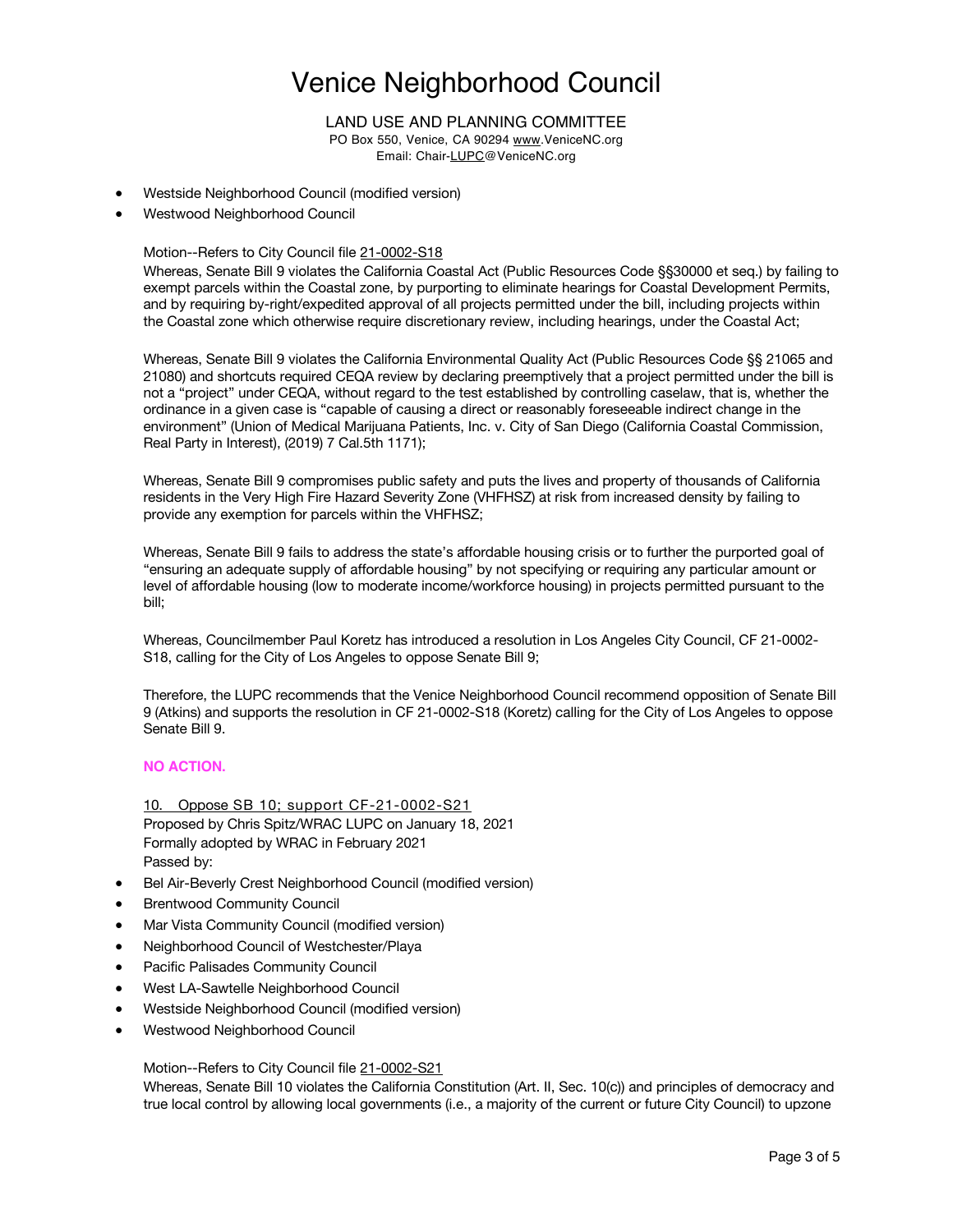LAND USE AND PLANNING COMMITTEE PO Box 550, Venice, CA 90294 www.VeniceNC.org Email: Chair-LUPC@VeniceNC.org

single family residential properties and speed approval processes for increased density/multi-unit housing, without stakeholder involvement and by overriding community-driven local restrictions on adopting zoning ordinances, including restrictions enacted by voter initiatives;

Whereas, Senate Bill 10 violates the California Coastal Act (Public Resources Code §§30000 et seq.) by failing to exempt parcels within the Coastal zone and by allowing by-right/expedited approval of development projects with up to 10 dwelling units on properties that are upzoned under the bill, including projects within the Coastal zone which require discretionary review under the Coastal Act;

Whereas, Senate Bill 10 violates the California Environmental Quality Act (Public Resources Code §§ 21065 and 21080) and shortcuts required CEQA review by declaring preemptively that an ordinance by a local government (i.e., a majority of the current or future City Council) to upzone a single family residential property pursuant to the bill is not a "project" under CEQA, without consideration of whether the ordinance in a given case is "capable of causing a direct or reasonably foreseeable indirect change in the environment" (Union of Medical Marijuana Patients, Inc. v. City of San Diego (California Coastal Commission, Real Party in Interest), (2019) 7 Cal.5th 1171);

Whereas, Senate Bill 10 potentially compromises public safety and may put the lives and property of thousands of California residents in single family residential areas that are also in the Very High Fire Hazard Severity Zone (VHFHSZ) at risk from increased density by failing to provide for an unconditional exemption from upzoning under the bill for properties in the VHFHSZ;

Whereas, Senate Bill 10 prevents public scrutiny and bypasses democratic process by providing that state agencies alone, without local community input, would identify and maintain a controlling map of so-called "jobs-rich" areas throughout the state for purposes of upzoning single family residential properties under the bill;

Whereas, Senate Bill 10 circumvents controlling caselaw by, in effect, allowing for "spot zoning" by local governments (i.e., a majority of the current or future City Council) without consideration of whether upzoning a single family residential property would be of substantial benefit to the public in a given case (Foothills Communities Coalition v. County of Orange (2014) 222 Cal.App.4th 1302);

Whereas, Senate Bill 10 fails to address the state's affordable housing crisis or to further the purported goal of "ensuring an adequate supply of affordable housing" by not requiring any particular amount or level of affordable (low to moderate income/workforce) housing in development projects to be built on properties that are upzoned under the bill;

Whereas, Councilmember Paul Koretz has introduced a resolution in Los Angeles City Council, CF 21-0002- S21, calling for the City of Los Angeles to oppose Senate Bill 10;

Therefore, the LUPC recommends that the Venice Neighborhood Council recommend opposition of Senate Bill 10 (Wiener) and supports the resolution in CF 21-0002-S21 (Koretz), calling for the City of Los Angeles City to oppose Senate Bill 10.

### **NO ACTION.**

11. Affordable Housing Legislation/Support for SB 15 (Portantino) and SCA 2 (Allen & Weiner) Proposed by Chris Spitz/WRAC LUPC on February 15, 2021 Passage deadline: May 2021 Not yet passed by a member Council

Motion